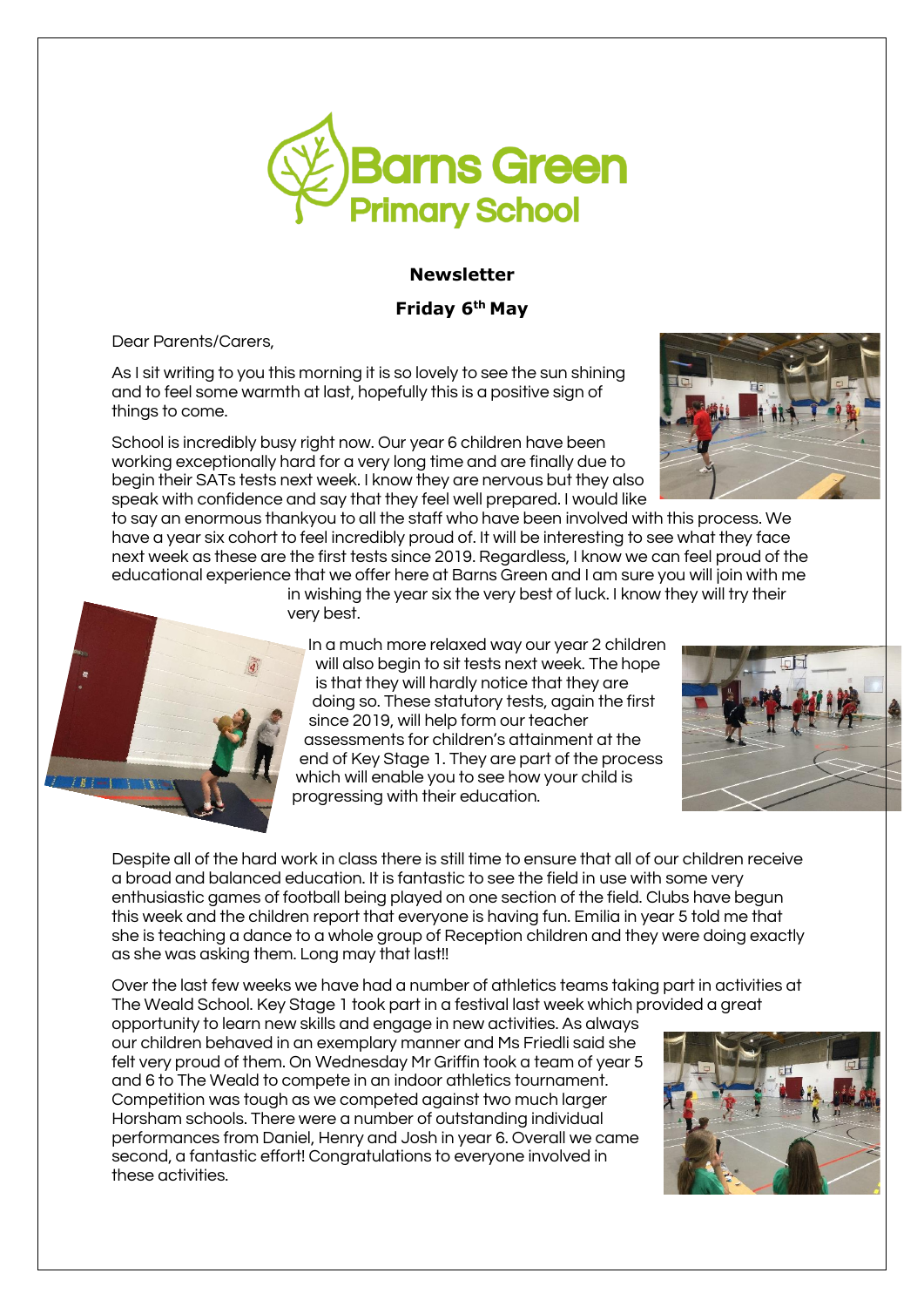

Finally, I wanted to tell you briefly about some new and exciting upcoming development plans. After much negotiation and future planning we are due to embark on an exciting new project to develop our school grounds in order to promote the use of our environment and outside learning. In September of next year all members of staff will be trained as Forest School providers with the aim of enriching our curriculum further with the principals of resilience, confidence, independence and creativity amongst others. I am so excited about the potential this project holds for our school community and wished

to share the good news with you. This is a long term project and I will keep you informed as things begin to take shape. The good news is, there will be opportunities for you to also get involved with the development of the school grounds. Please let us know if you have any particular expertise or contacts that you feel may assist us with this. Whilst we will develop our own approach you may be interested in finding out a little about Forest Schools- the following link is a good place to start.

<https://forestschoolassociation.org/full-principles-and-criteria-for-good-practice/>

Please enjoy the weekend and I hope year six have the opportunity to rest and relax before Monday.

Take good care,

Mrs Tracey Newbold

#### Messy Church

This has been postponed to the 16<sup>th</sup> May.

## Art Club

Payments for this term's art club can now be made on the Gateway.

#### Diary dates - 2022

## **May**

.

Monday 9<sup>th</sup> – KS2 SATs week

Wednesday 11<sup>th</sup> – Yr 1+2 Arundel Castle trip

Thursday  $12<sup>th</sup>$  – PTA coffee afternoon for new Yr R 2022 parents – 2.00pm

Tri Golf (participating children have been informed)

Monday  $16<sup>th</sup>$  – Transition visit to The Weald for Yr 6 children who will be attending

KS1 Assessments begin

Messy Church in community room

Wednesday  $18<sup>th</sup>$  – PGL information meeting for Yr 5+6 parents 3.30pm